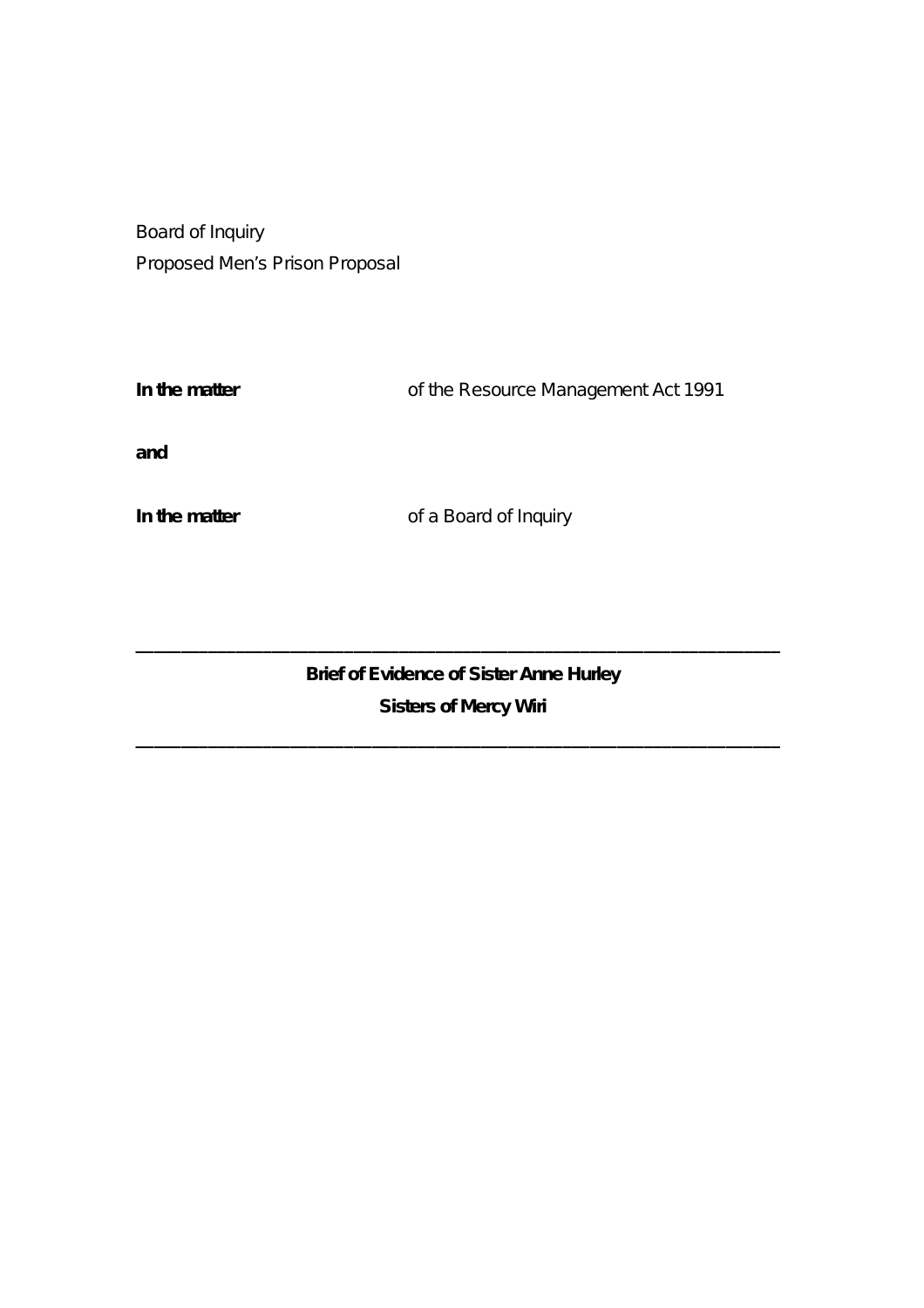### **INTRODUCTION**

- 1 My name is Anne Catherine Hurley. I have been a member of the group of religious sisters known as Nga Whaea Atawhai o Aotearoa Sisters of Mercy New Zealand for over 40 years. In 1990 Sisters of Mercy Wiri, a community based agency, was established. Since that time Sister Margaret Martin and I have lived at 14 Trevor Hosken Drive, Wiri and worked in the Wiri community as Community Social Workers.
- 2 For the six years before this I worked at Friendship House in what was then the Manukau City Centre as a community social worker with a special interest in housing. I have also lived and worked in the Catholic parish of Turangi for two years during which time I visited weekly the Tongariro prison farm, which at that time was also called Hautu Prison Farm.
- 3 I have also taught for 15 years in schools run by the Sisters of Mercy, including McAuley High School in Otahuhu. At one stage of my life, over a period of at least two years, I visited Auckland Prison (Paremoremo) fortnightly on a Sunday morning to assist with a church service. From time to time, I have also visited individuals from the community who are serving a term in prison.
- 4 I belong, and have belonged, to many social service networks over the years, most notably those concerned with housing and social welfare, and have often been involved in advocacy in these matters on many different levels. I have also been an active member of the Wiri Whanau Support Group and I am currently a member of the RaWiri Residents Association. I have recently applied to the Department of Corrections to become a volunteer at the ARWCF.
- 5 In 1995 I was elected to the Manurewa Community Board, and was the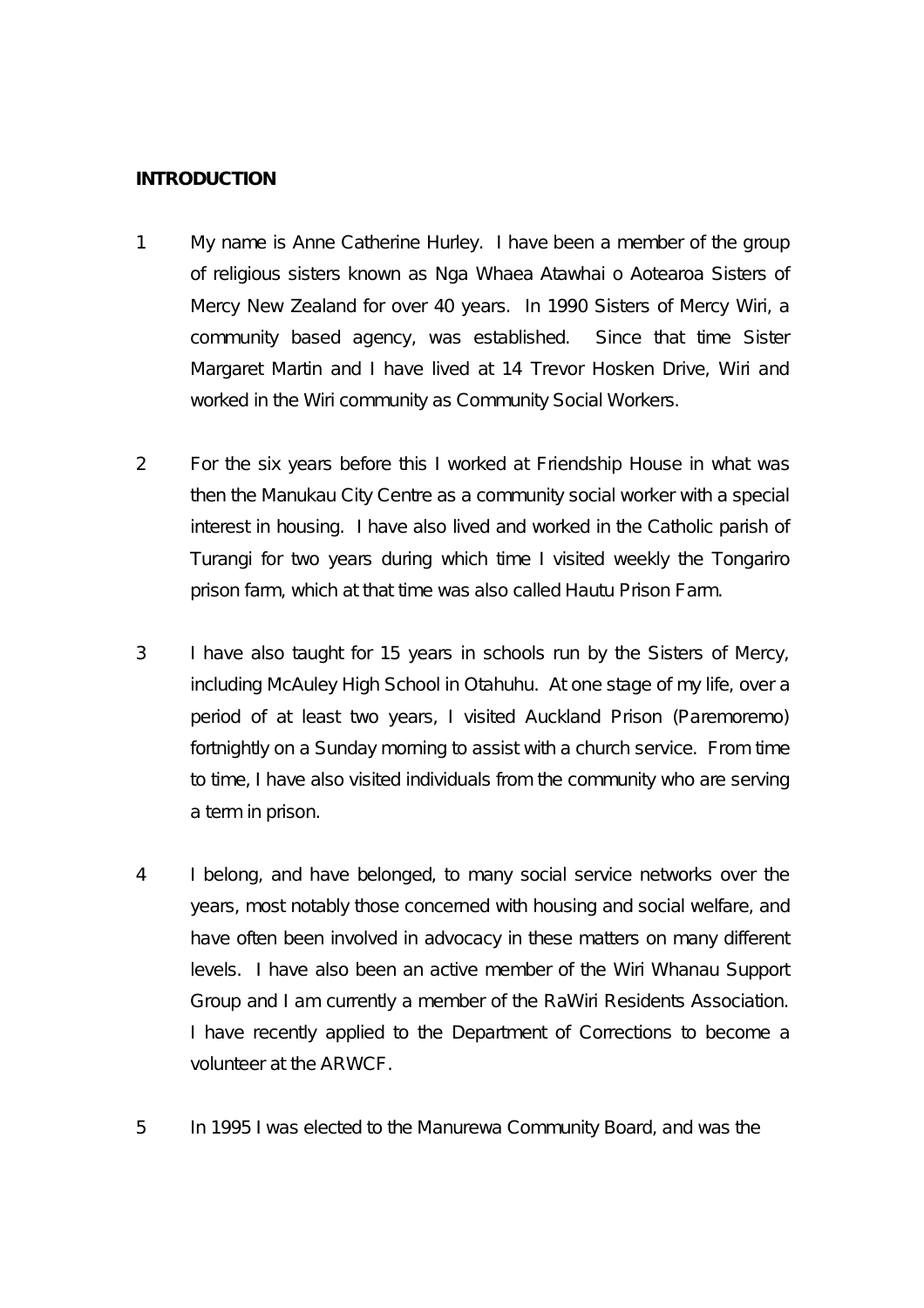Chairperson from 1998 to 2004. It was during this time that the Department of Corrections consulted the Manurewa community Board about a proposed women's prison in Wiri.

- 6 In response to invitations from the Department of Corrections I have visited both Spring Hill Correction Facility (December 2010) and Auckland Regional Women's Correction Facility (February 2011).
- 7 I hold a Bachelor of Science degree, and a post graduate Diploma in Social Science in Social Planning and Social Work. I am also a Member of Aotearoa New Zealand Association of Social Workers.

# **SCOPE OF EVIDENCE**

- 8 This statement of evidence is to support the submission by Sisters of Mercy Wiri to the Board of Inquiry with regard to the proposed men's prison at Wiri.
- 9 This will include:
	- 9.1 Consideration of the Existing Designation 288 Auckland Regional Women's Correction Facility (ARWCF) and the fact that the present application is in conflict with the original intended use
	- 9.2 The scale, design and outlook of the Women's Prison
	- 9.3 The social impact of the proposed men's prison on the inmates of the Women's Prison as well as the surrounding communities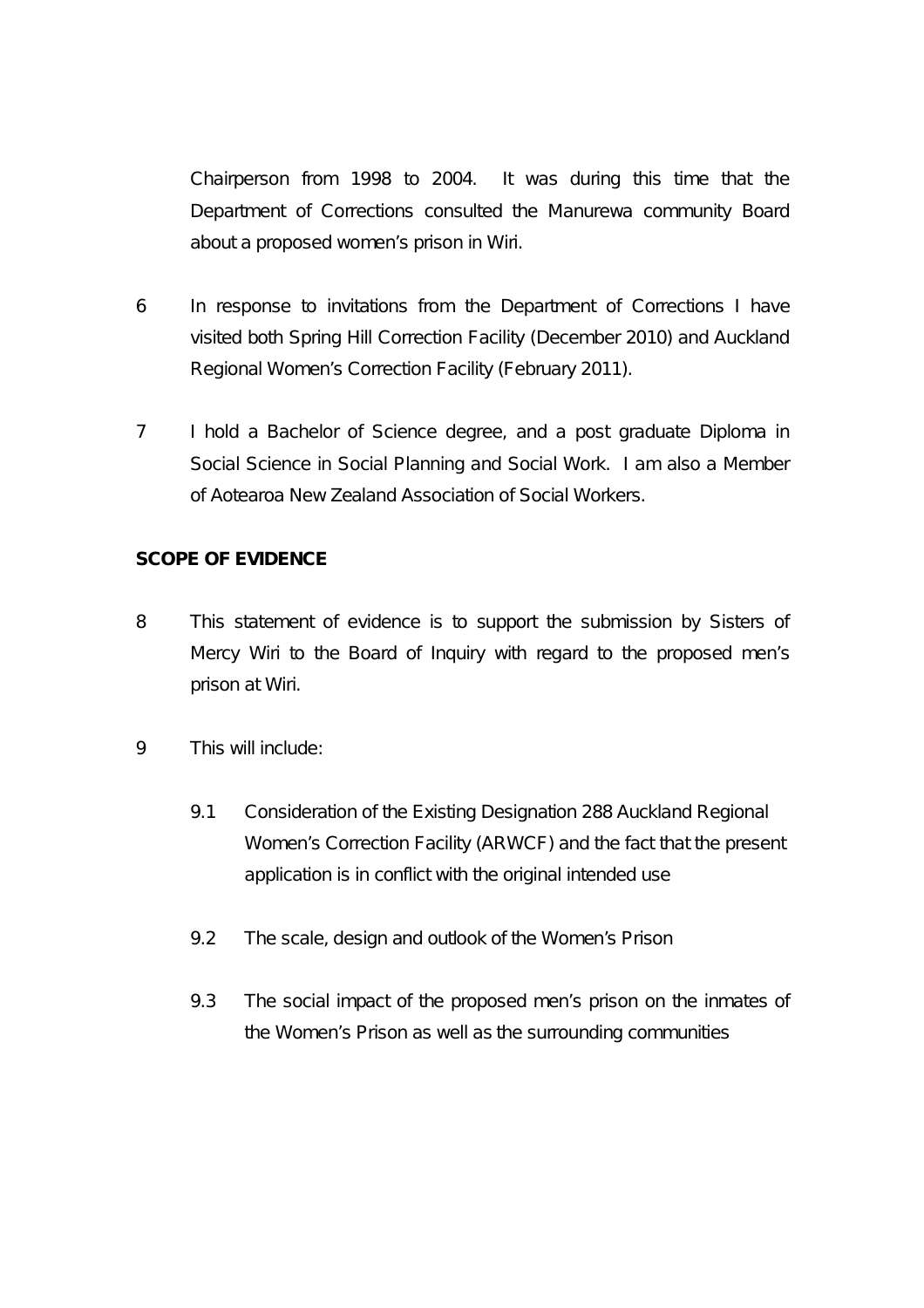## **THE ORIGINAL DESIGNATION**

- 10 This is the second time the people of Manurewa and its many local communities have been engaged in a legal process regarding the establishment of a prison on the site described in Designation 288. Representatives of the Department of Corrections made several presentations to the Manurewa Community Board as part of the consultation process regarding the proposal to build a women's prison in Wiri. I had previously visited a woman at Mt Eden Women's Prison and been horrified at the experience. Present in the room when I was visiting was a pregnant woman inmate, being visited by two of her other children. The experience made a deep impression on me.
- 11 And when the case was put forward for a proposed women's prison I was not against it. I reasoned that if a women's prison was needed then there was no good reason why it would not be in Wiri. At the same time I was very aware through the public meetings that I attended that there was very strong opposition within the community to any prison being built.
- 12 I was very taken with the proposed prison, especially the descriptions of the facilities and the development of the grounds which were aimed at the rehabilitation and restoration of both the women and the land. I was also very impressed with the proposals for pregnant women, as well as the concept that if a woman had to be in prison she would be able to keep her baby with her for a time.
- 13 I will corroborate my impressions of the proposal with statements from the Department of Corrections document "Assessment of Environmental Effects" (May 2002) prepared with regard to the proposed women's prison.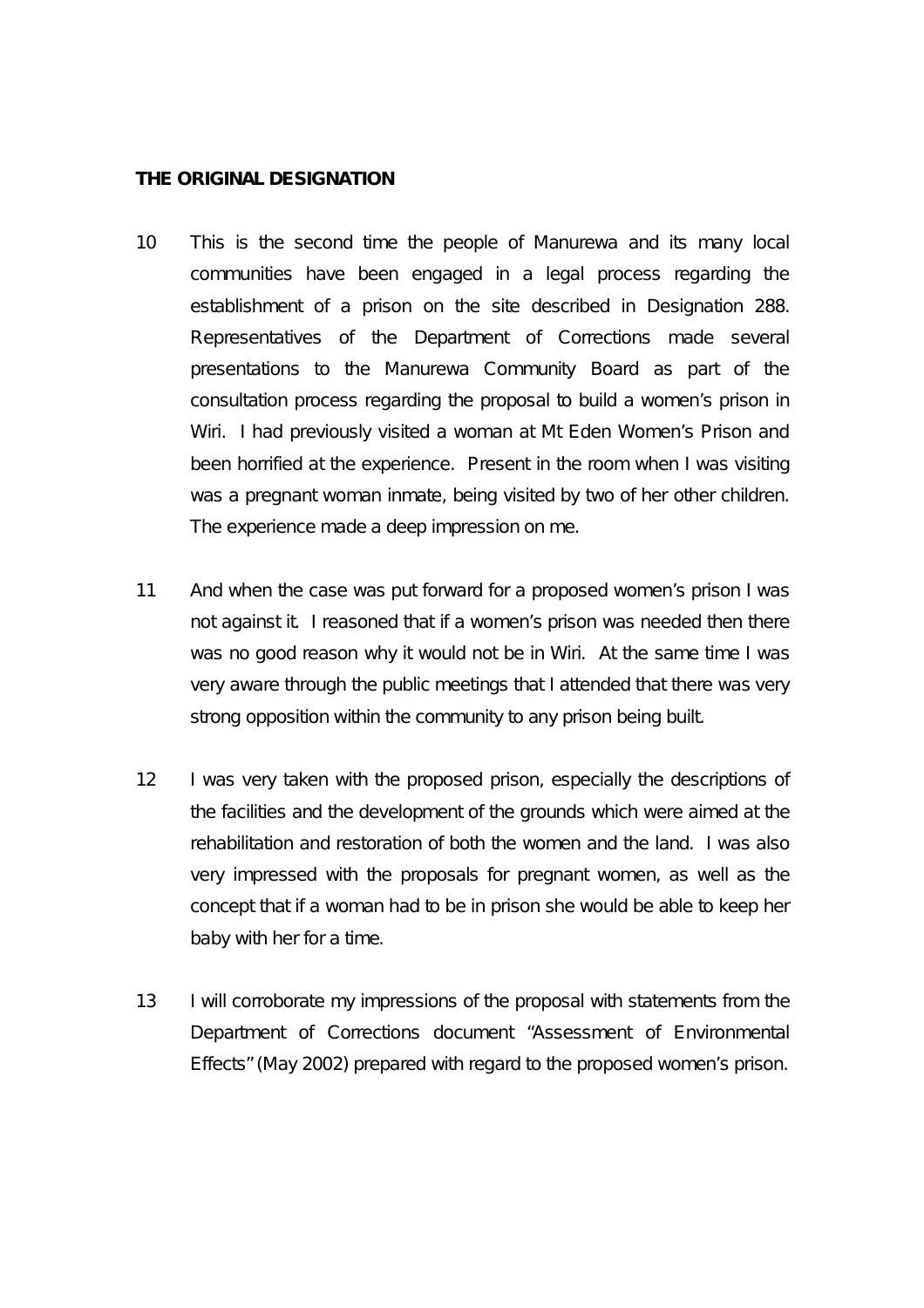- 14 Section 4.5 of that document contains the following statement. *"Otherwise the balance of the site will be utilized for other associated or ancillary land use activities such as those related to inmate employment, skills and pre release training, horticulture and gardens, and cultural development / therapy areas. Cultural liaison input into the design process has revealed that a spiritual connection from the ARWCF to the harbour is strongly desired."* (p12)
- 15 Section 6.2.4.2 "*The proposed ARWCF will result in enhancement of the site, which was quarried over an extended period."* (p21)
- 16 Section 6.2.5.3 "*Consultation has included discussion with regard to landscaping proposed and ancillary land use activities such as those related to inmate employment skills and pre release training, horticulture and gardens, and cultural development/therapy areas within the areas defined as being Heritage Resource 15 and subject to the Waahi Tapu Special Site Rule."* (p23)
- 17 Section 6.2.6.3 *"The building platform for the AWRCF will not be developed near the coastal area. As discussed earlier, the Minister intends to develop a range of activities on the non-building platform balance of the site, with landscaping nearest the coastal area."* (p24)
- 18 Then further on the same section, "*The Department wishes to maintain a connection between the corrections facility and the Manukau Harbour/Puhinui Creed coast and allow inmates to have access to the coastal edge on occasion. As part of consultation and input into the design process, tangata whenua have advised that such a link is important in the rehabilitation and healing of Maori inmates."* (p25)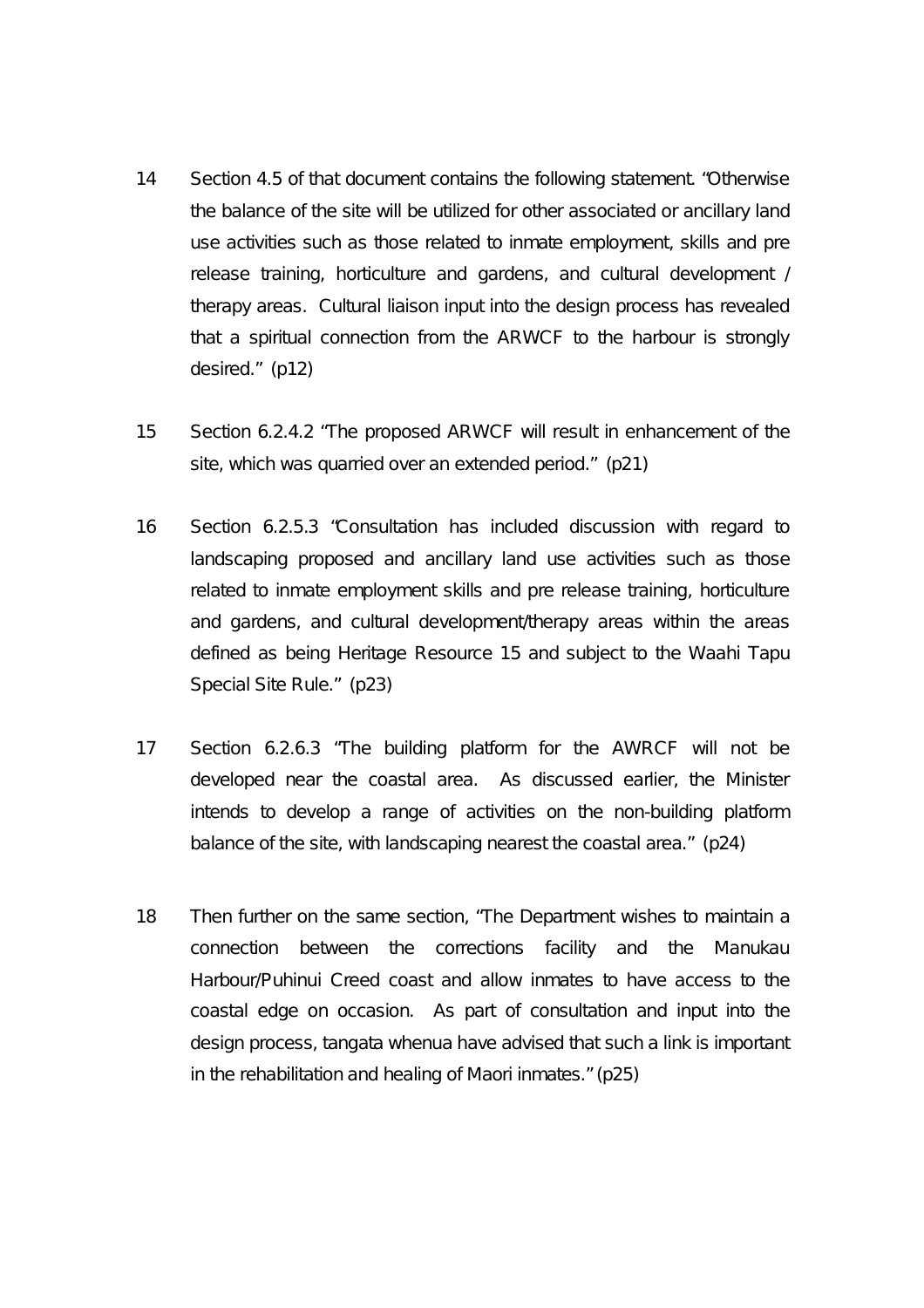- 19 And later still *"The Minister is seeking that the proposed designation is applied to the whole of the subject site, including land that abuts the coastal edge."* (p25)
- 20 Section 6.4.2 (h) *"Also given the extent of the proposed landscaping, the use of the site for the proposed ARWCF offers a great potential for enhancing the neighbouring coastal and estuarine areas that would be the case under the 'Existing/Permitted Baseline' scenario."* (p28)
- 21 Section 6.4.3.2 *"One result of the ARWCF would be to enhance the current environment of the proposed site. At present the quality of the site environment is very low, as the site has been extensively quarried. The proposed ARWCF will incorporate design to link the coastal and built environments, together with landscaping and other low impact uses to improve the overall amenity of the site environment."* (p28)
- 22 Other similar references occur throughout the document, for example, Sections 6.7.2.2, 7.1.2, 7.4.7 and 7.11.6. Perhaps the most significant section is Section 10.2.5. Necessity for a Designation of the Entire Site *"As discussed in Section 4 of this report, the design layout of the ARWCF will be sufficiently flexible to accommodate the Department's future requirements. The main custodial facilities are proposed to be set back from boundaries by between 50 and 120 metres. This is to provide an adequate security buffer and to minimize any potential effects on either the ARWCF's neighbours or the ARWCF itself. Screen planting will be developed within the eastern and southern buffer areas.*
- 23 *The balance of the site will be utilized for land use activities associated with the corrections facility such as those related to inmate employment, skills and pre-release training, horticulture and gardens, cultural*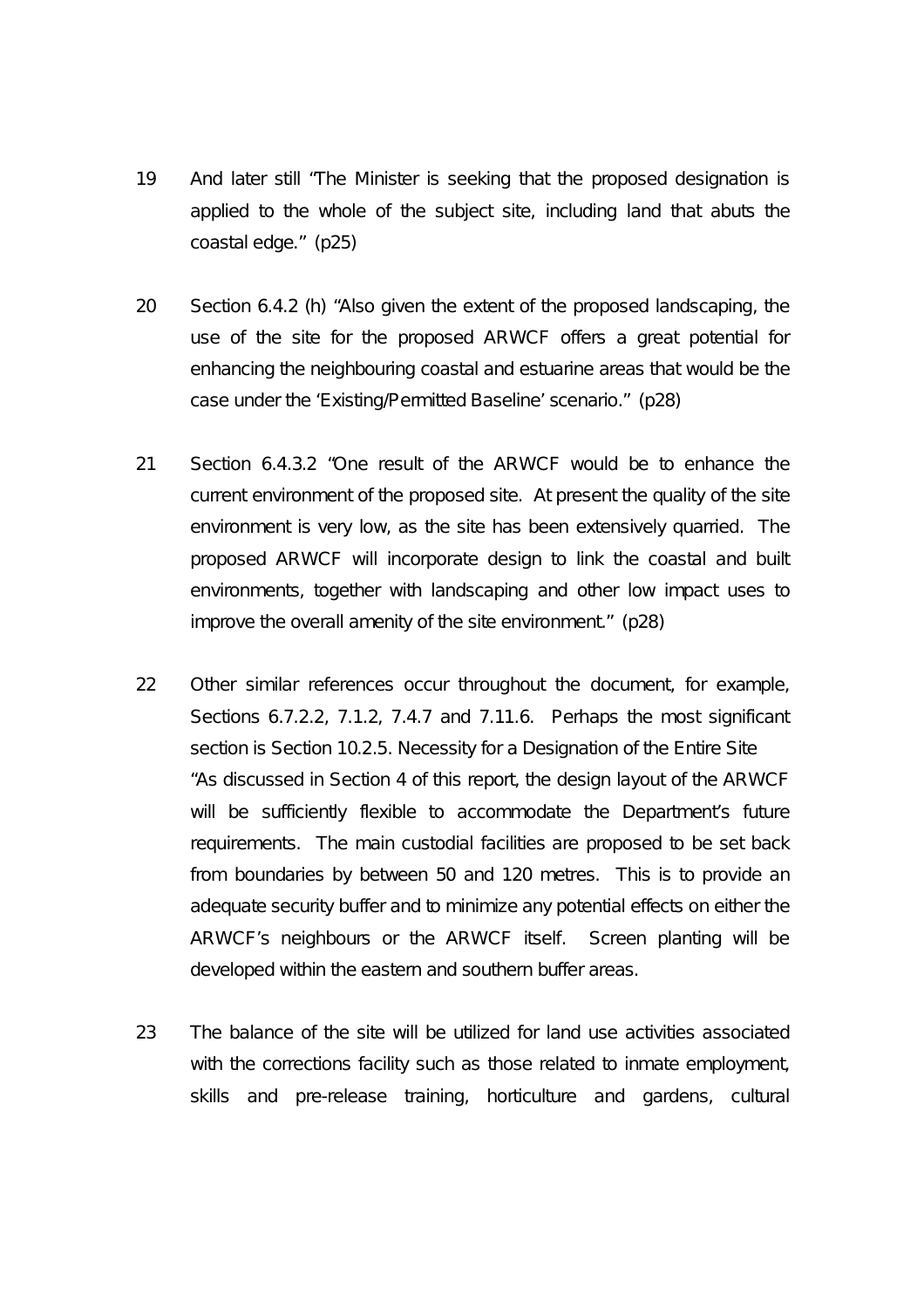*development and therapy areas. Significant areas will also be used for stromwater management ponds."* (p119)

- 24 Then a little further in the same section "*Cultural input into the design process has also revealed that a spiritual connection from the ARWCF to the harbour is desirable. In summary it is considered therefore that the entire site is required to properly meet the Minister's objectives and in particular to appropriately:*
	- *Serve the Department's requirement for flexibility;*
	- *Provide for all land uses required on the site;*
	- *Provide for an appropriate security buffer;*
	- *Appropriately buffer the site from off site land uses;*
	- *Provide for inmate pre-release training, horticulture and gardens, and cultural development/therapy areas on site and provide for a linkage to Manukau Harbour."* (p120)
- 25 The Assessment of the Effects on the Environment Document for the building of the ARWCF presented by the Department of Corrections in May 2002 outlines a vision of a prison that has been only partly realized. The present application for a change to Designation 288 for a men's prison is in conflict with what was presented then and it would be inconsistent with the existing designation.
- 26 This is borne out by Schedule 5A32:Conditions on Designation 288 Auckland Region Women's Correction Facility in which it is clearly stated that *"The designation is for the construction, operation, maintenance and upgrading of a comprehensive women's corrections facility and associated facilities and the authorization of all ancillary activities and facilities….shall extend to all of the land shown within the extent of the designation boundary on plan DB0901, figure 2, indicative concept plan dated 3 February 2004 and excluding the 635 square metre hatched area".* Very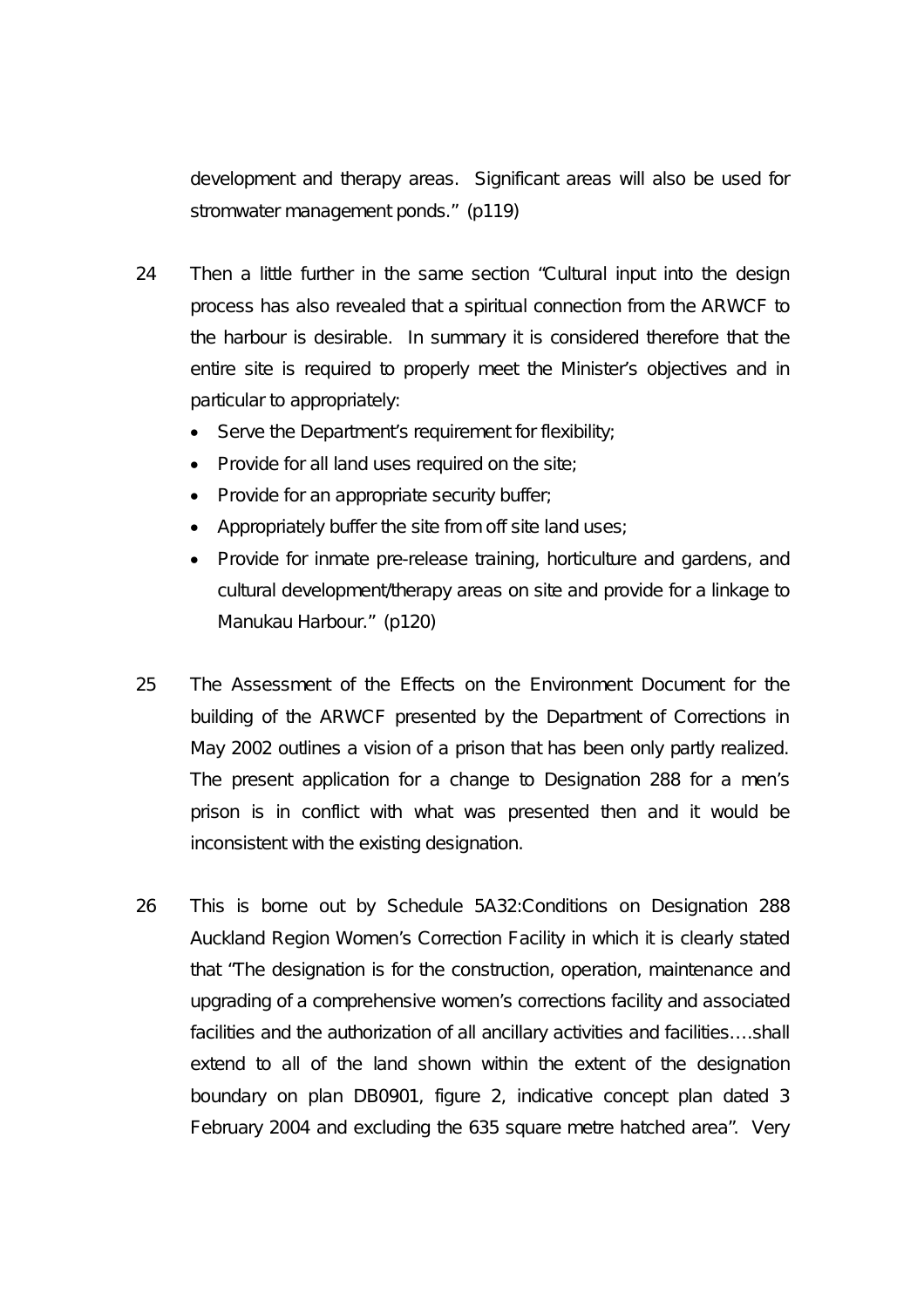clearly the whole of the site was designated for a comprehensive women's correction facility.

- 27 In the light of this clear statement I believe that the proposed changes to the designation would be wrong and improper and ignore the underlying rationale of the designation of the land for a women's correction facility.
- 28 This is again clearly stated in a Decision of the Environment Court (Decision A043/2004) in an appeal between Nganeko Minhinnick and the Minister of Corrections. Section 28 – 36 outline the proposal very clearly. Section 31 points out that the design and layout of the facility has been developed with substantial consultation with Maori. It has been structured around local mana whenua histories and sensitivities. Section 35 again states the importance of the whole site to the project. *"The balance of the site would be used for inmate employment, skills and pre-release training, horticulture and gardens, cultural development and therapy areas, and sports fields. The southern area would have access to the estuary of the Manukau Harbour. Significant areas would also be used for stromwater management ponds."* Clearly the use of all the land for the women's corrections facility was seen by the Environment Court as an intrinsic feature of the facility.
- 29 In the evidence provided by the Department of Corrections, Jeanette Burns states in Paragraph 49 of her evidence that "*Overall, the recreational, employment and training opportunities found to be effective at ARWCF can be accommodated inside the wire, aside from the continuation of the ground maintenance contract and RtW placements. As the balance area (south of the ARWCF) is surplus to requirements, the effective operation of CIE at ARWCF can continue without it. The use of the balance area for the new men's prison would not impair the quality of the inmate employment and training at ARWCF." (p11)*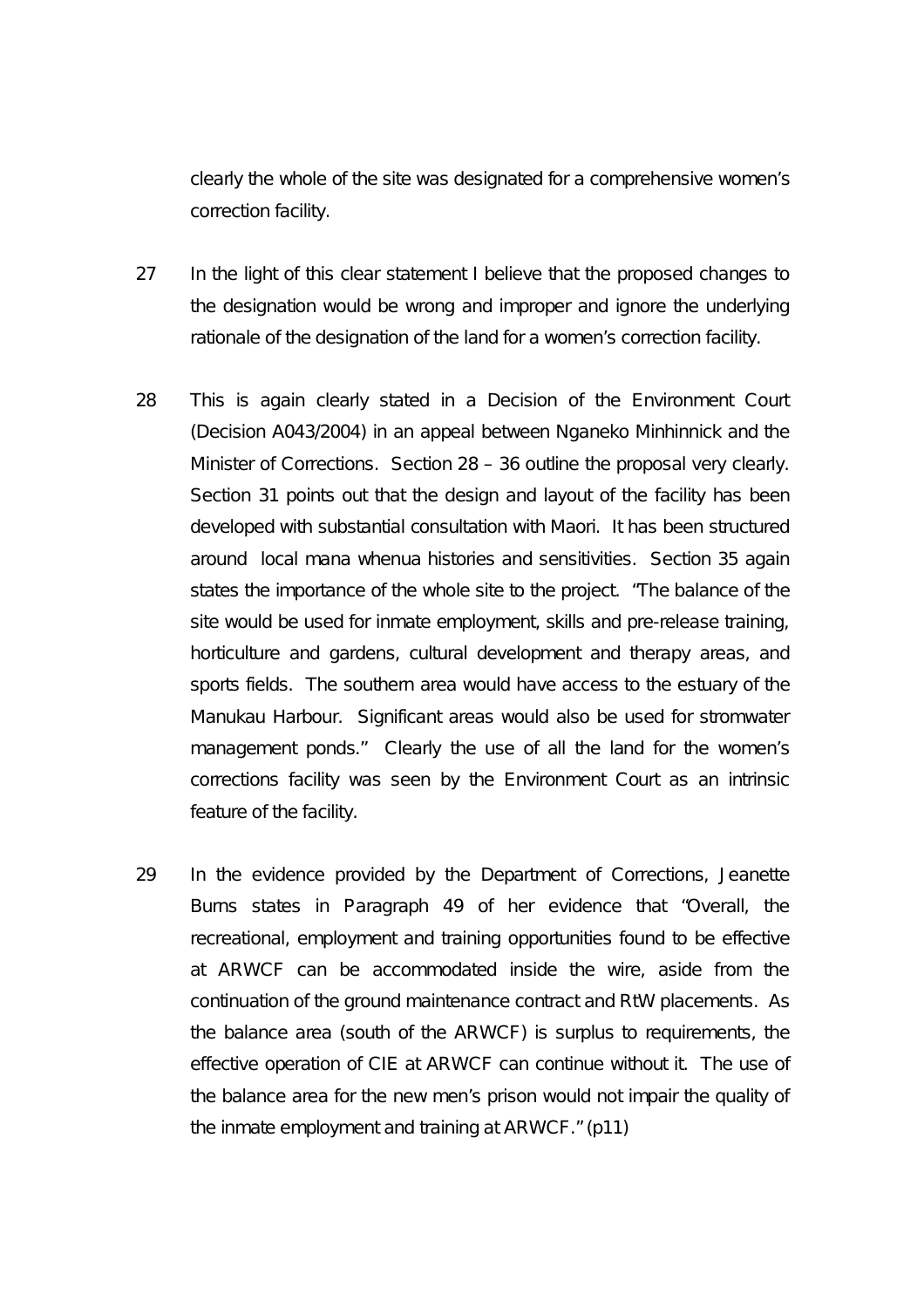- 30 The 'effective operation' mentioned by Jeanette Burns has not been adequately defined, neither is there any evidence to substantiate her statement. To my knowledge there has not been any monitoring or research carried out on the histories of the women released from the ARWCF. For example, we do not know how many of the women have turned their lives around or how many of them have re-offended and have been re-imprisoned. Without such data it is misleading to claim that the recreational, employment and training opportunities offered inside the wire at ARWCF are 'effective'.
- 31 I acknowledge that some recreational, training and employment opportunities are being provided at the ARWCF. However, what is being provided, is a long way short of what was intended for the ARWCF.
- 32 There are many different models of prisons. In July 2010 I attended a Conference run by Prison Fellowship New Zealand. At the Conference a prison governor from Norway spoke about and showed pictures of an open prison in Norway. It was built around a human ecological operation and worked at helping the inmates to be self-sufficient and better able to cope on their release.
- 33 That is only one model, and there are many of them. It is my view that an ARWCF which incorporates all the land referred to in Designation 288 and provides more comprehensive and extensive rehabilitation facilities and programmes and reintegration services would produce better outcomes for the women, for the land, for our society and for our country.
- 34 Jeremy Lightfoot paragraph 34.4 says something very similar in his evidence. In a PPP the private sector will be expected to *"deliver new and innovative approaches for rehabilitation and reintegration services, aimed at reducing the rate of re-offending"* (p10)*.* The private sector is going to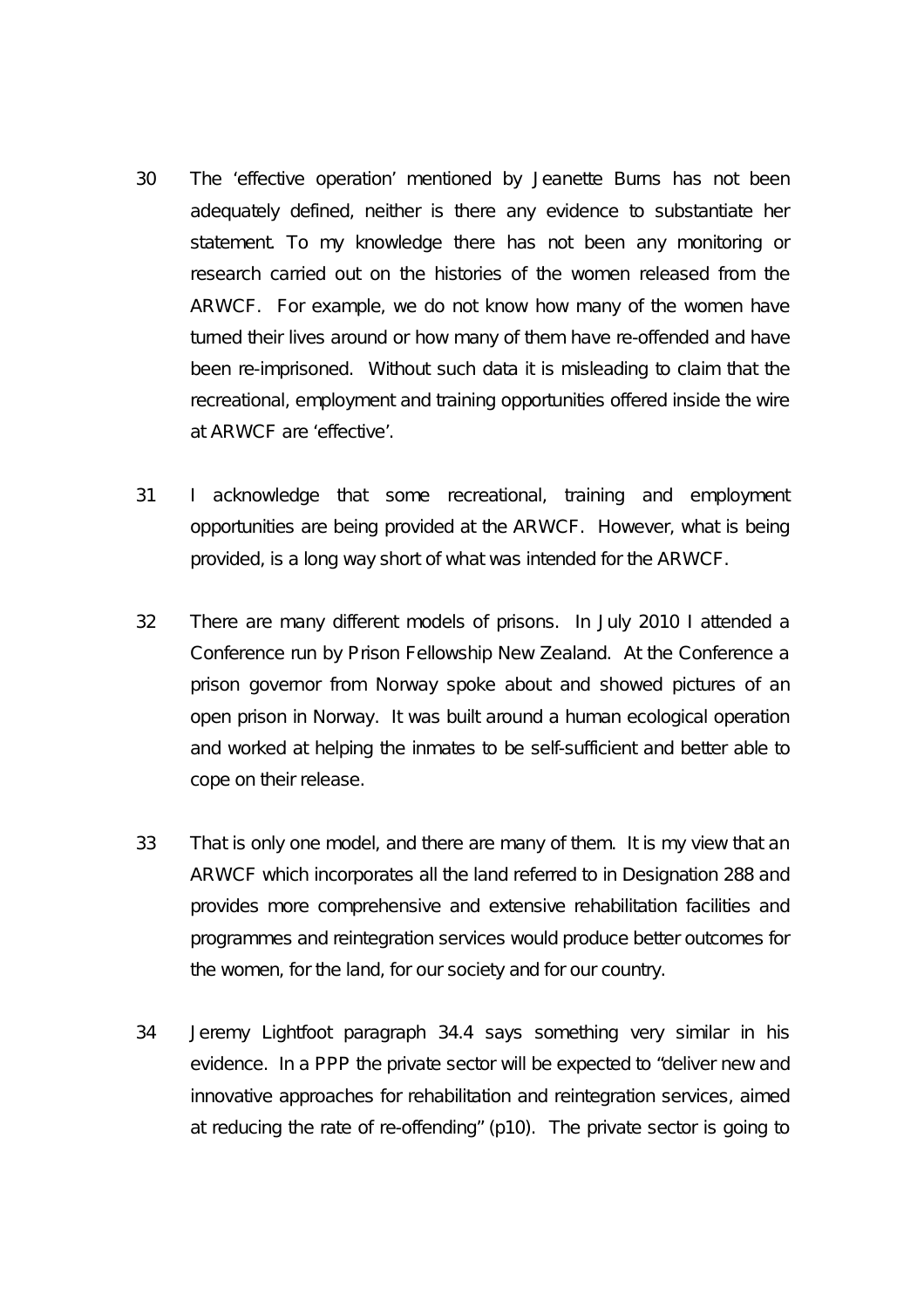get results for the men that the Department of Corrections should be getting for the ARWCF women inmates using the whole of the land included in the Designation.

- 35 The Department of Corrections maintains in many places that the men's prison would have no adverse effects on the environment. One such reference is in Peter Hall's evidence, paragraph 157, which states that there is *"no significant adverse effect on the environment that requires such an assessment".* His evidence ignores the fact that the land was designated for a comprehensive women's correction facility. It is difficult to understand how such a large facility, presented with so few details and specifications would not impact on the environment and the purpose of the women's prison as it was designated to be.
- 36 John Bole in his evidence 7.5 states , "*The proposed new men's prison will play a critical role in the long term future for meeting capacity needs, is the best option available and is considered to be reasonably necessary to achieve the Minister of Corrections objectives" (p2).* The proposed men's prison is not the best option. The best option is to use the land for the ARWCF as was designated. To build a men's prison on the balance of the land would be at the expense of the women who will be sentenced to the ARWCF, and indeed to the whole of our society.
- 37 In looking at evidence to support the first part of the submission of Sisters of Mercy Wiri I have endeavoured to show, from a selection of the literature the original vision and how it was presented, that it would be wrong and improper to alter the Existing Designation 288 Auckland Region Women's Correction Facility.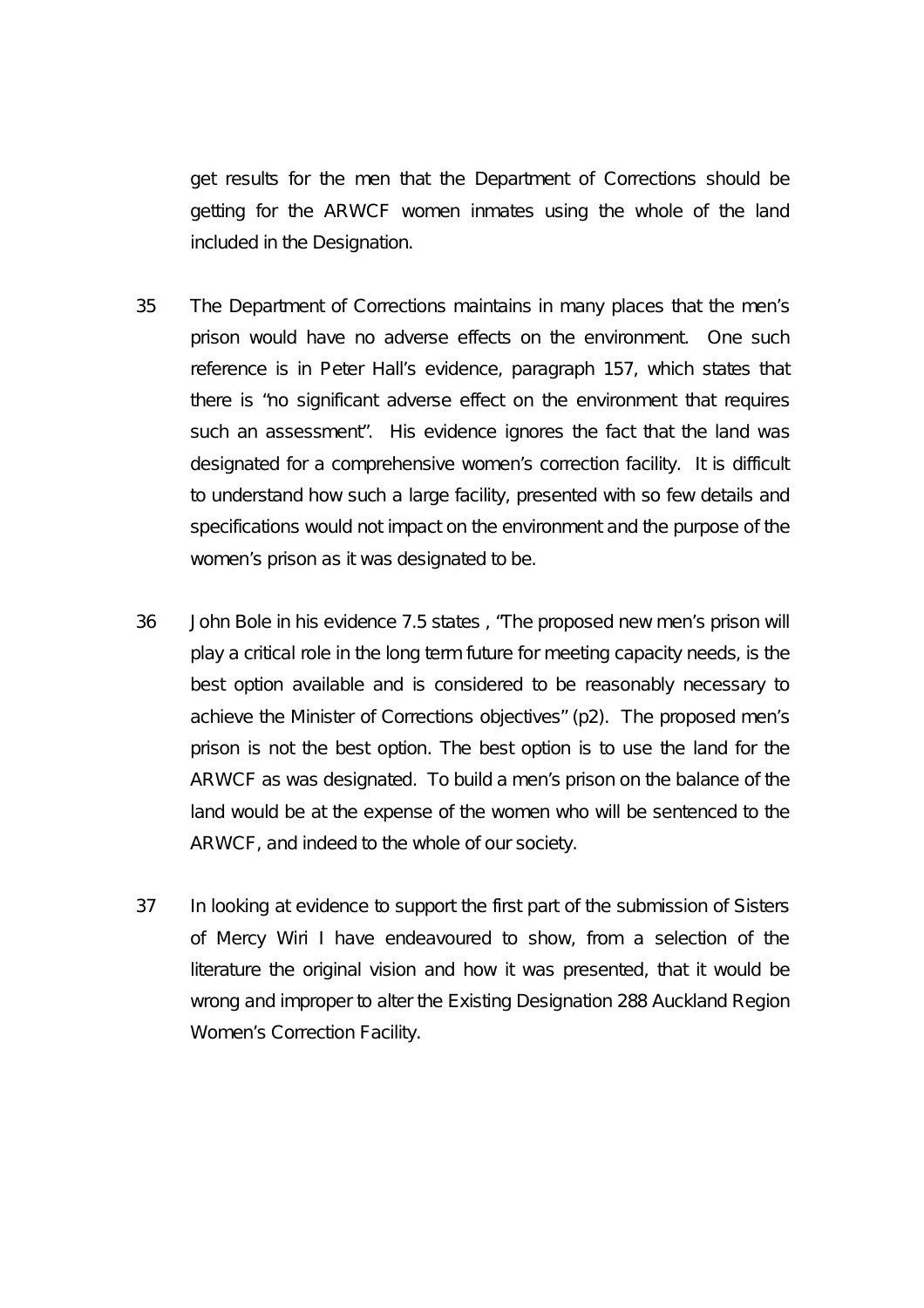### **THE SCALE DESIGN AND OUTLOOK OF THE WOMEN'S PRISON**

- 38 The scale, design and outlook of the ARWCF as presented by the Department of Corrections were significant in the approval process. Again, I will be looking specifically at references from the Assessment of Environmental Effects supplied by the Department of Corrections when the women's prison was proposed, Schedule 5A32:Conditions on the Designation 288 Auckland Region Women's Correction Facility, and the Decision made by the Environment Court as a result of the appeal made by Nganeko Minhinnick against the Department of Corrections. Decision No.A043/2004.
- 39 There are many references in Schedule 5A32:Conditions on Designation 288 to mitigation measures which were planned to minimize the adverse effects of the visual effects of the actual prison facility. The Department was at pains to provide a facility that was not visually obvious. Section 7.4.7 is one such section. *"The most effective mitigation measure to minimize the potential for any unlikely adverse valuation 'effects' on surrounding property values is screening and landscaping within the proposed setback area and indeed that is proposed"* (p49).
- 40 Section 7.7.4 contains the following: *"The ARWCF's visual presence will diminish with increased viewing distance to the extent that it will blend into the existing landscape or be entirely screened by way of the recommended mitigation techniques which include screen planting. Views towards the ARWCF will be highly variable for the majority of viewers from the public realm"* (p57)*.*
- 41 And in section 7.7.5 *"The modified nature of the surrounding environment provides the visual context for which the facility is proposed to be sited.*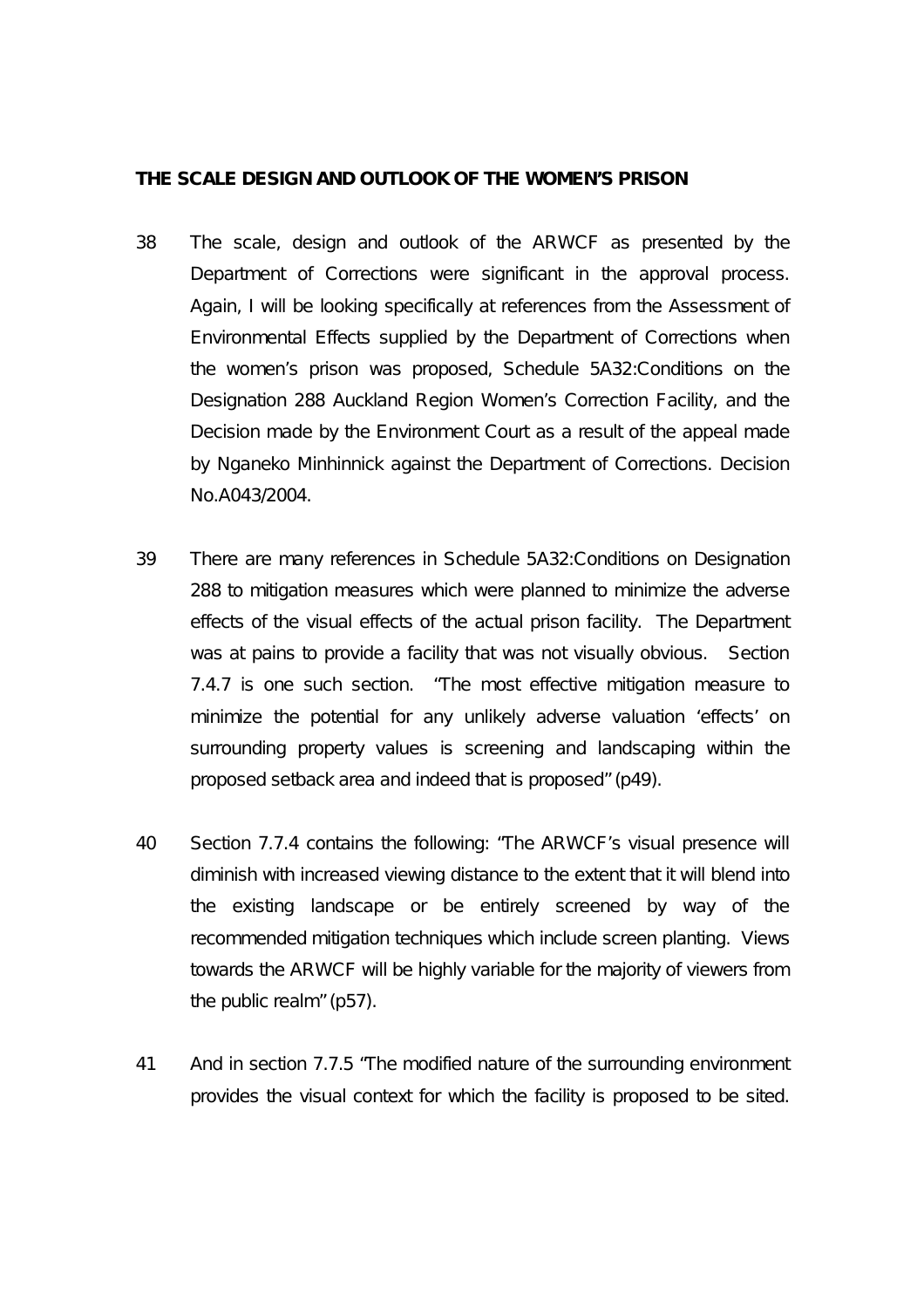*Given that the ARWCF will be low rise in nature the ARWCF will not be visually intrusive and no significant views will be lost or interrupted"* (p57).

- 42 And a little later in the same section *"For the users of the site, it offers views of the Manukau Harbour and Maunga Matukutureia. These views are understood to provide opportunities for benefits as part of therapeutic programmes planned for inmates within the ARCWF".*
- 43 When referring to mitigation Section 7.7.6 is very clear. *"Mitigation of any potential adverse visual effects resultant from the proposed ARWCF can be readily achieved. The following techniques are proposed:* 
	- *Planting of groups of trees and shrubs within the proposed buffer. Shelter belt planting could also be used around the periphery of the site in selected locations*
	- *Colour and surface treatment of the ARWCF buildings will also help in mitigation. The use of natural colours may help to visually recede the structures*
	- *The low level 'campus' style the ARWCF will also ensure that the bulk and scale recedes into the surrounding environment"* (p57).
- 44 Section 7.8.3 points out that the effects of lighting in and around the ARWCF will be mitigated by the proposed tree planting programme as there will be screen planting in the buffer setback areas.
- 45 Again in Section 8.4.3.4 *"The Department has planned extensive planting around and within the facility. This will include a buffer Zone around the building platform to minimize the visual impact of the facility"* (p100).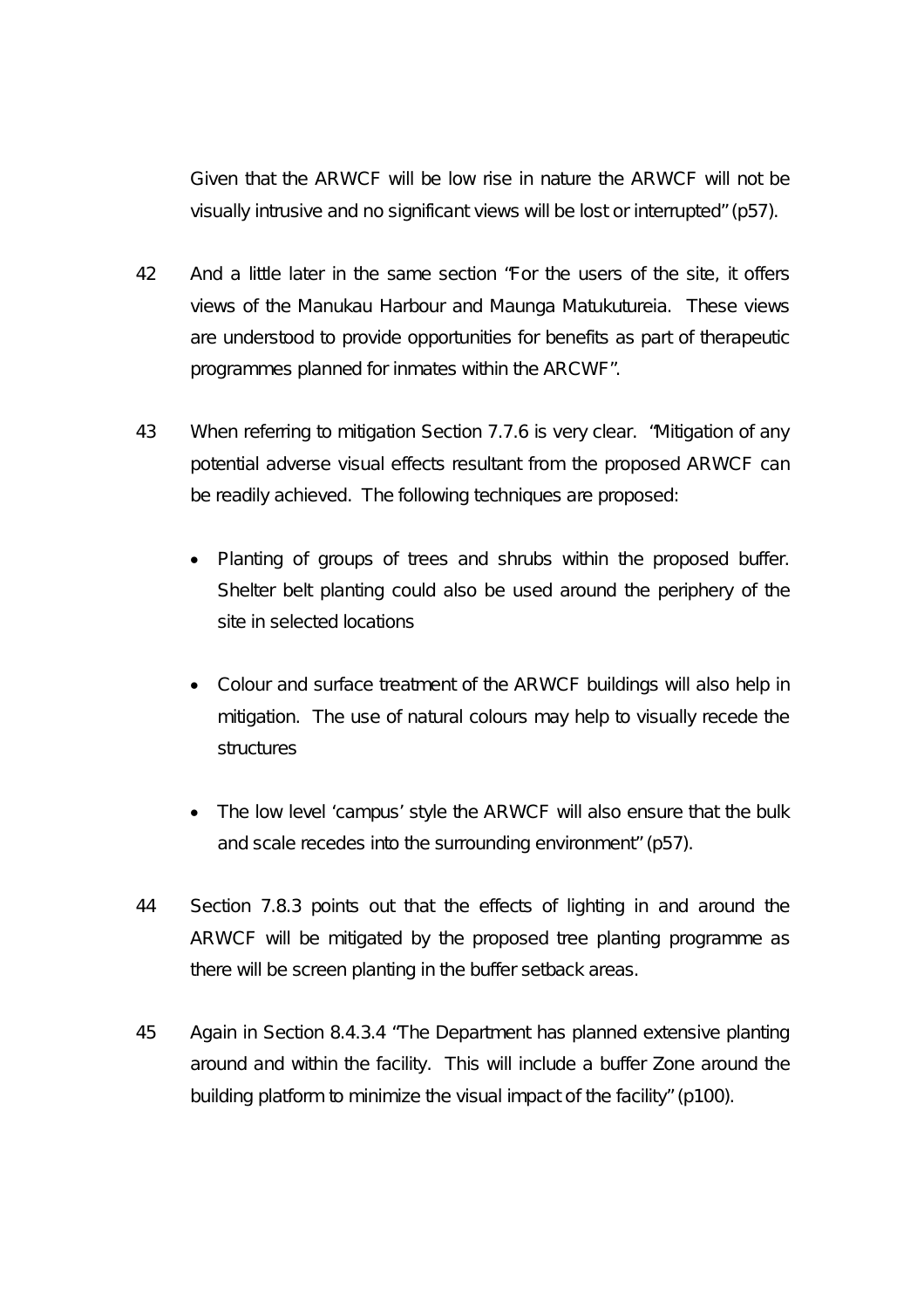- 46 Section 10.2.5 to which I have already referred, also contains reference to screen planting and buffer areas.
- 47 Decision No. A043/2004 from the Environment Court paragraph 32 describes the building clearly. *"The buildings (except the two storey entry building) would be single storey, in a landscaped setting. The buildings would have a variety of roof forms so the appearance would not have an institutional character. Accommodation buildings would generally be residential in appearance, and support buildings such as the medical centre and gymnasium would be similar to structures generally found in the community. The total building area is approximately 12,000 square metres. The buildings are to be finished in natural colours"* (p9).
- 48 And paragraph 33 of the same document states, *"The facility itself is proposed to be located in the northern part of the site. The constraints on selection of the building platform on the site included two heritage resource areas in which building is not proposed; alignment of the entry with the top of Matukutureia; routes for a Watercare pipeline, for access to the Winstone Aggregates land, and for a proposed future road; areas of soft ground and stromwater control; the need for separation from fuel storage facilities to the north: and security and shape factors"* (p9-10).
- 49 Consequently, I strongly believe that the scale, design and outlook of the women's prison were regarded as essential to the approval of the initial application to build a women's prison. That was endorsed by the Environment Court.
- 50 An initial leaflet Proposed Men's Prison at Wiri Issued May 2010 and distributed by the Department of Corrections at the beginning of the consultation process stated that the new men's prison would accommodate approximately 1000 male prisoners and up to 1500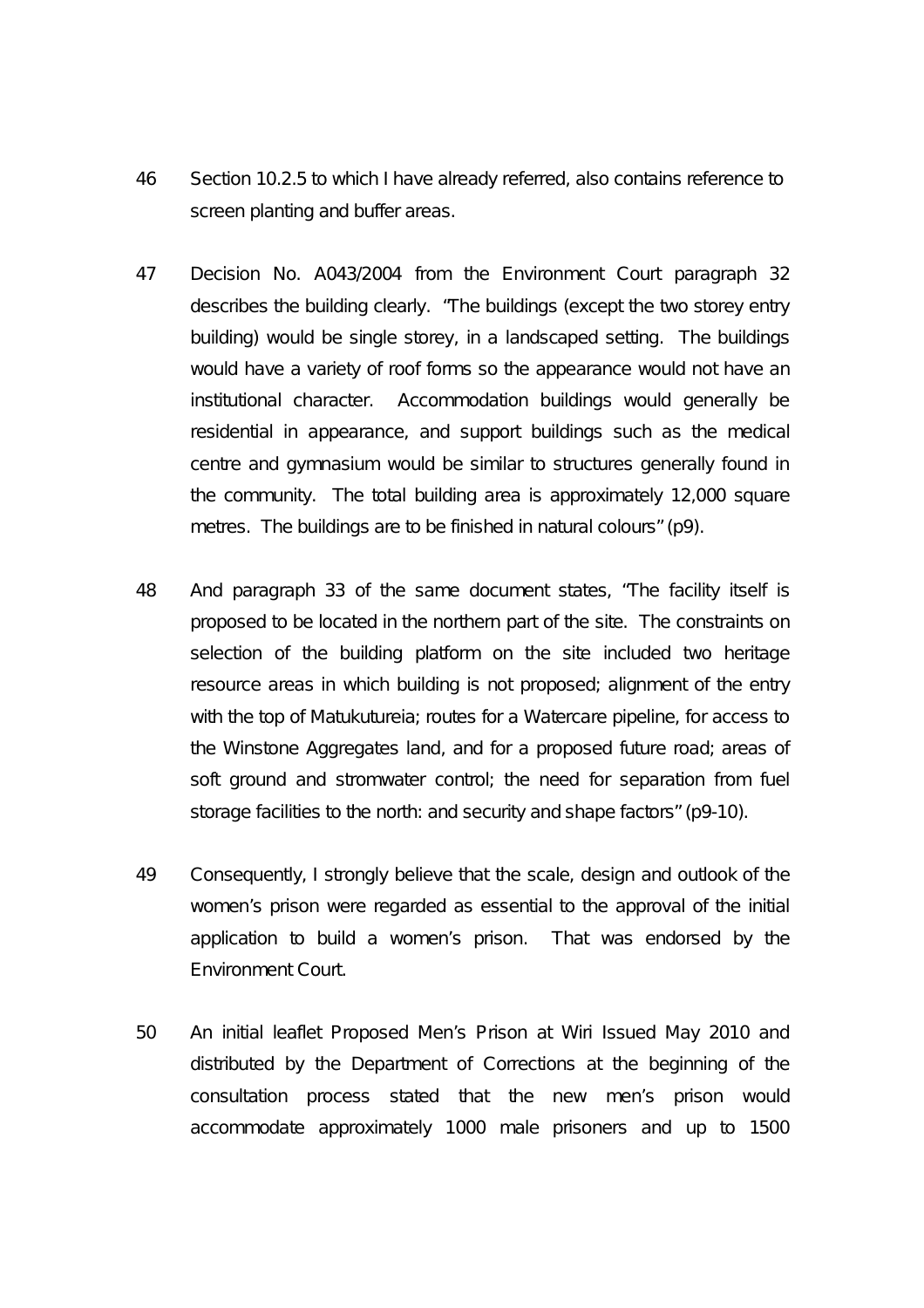prisoners. That will be the biggest prison in New Zealand. The same leaflet stated that the height of the buildings will be one to four storeys. The lack of detail is noticeable when compared to that given regarding the women's prison. I maintain that such a structure (whatever that is) of the size that it is proposed to be, would severely compromise the ARWCF as it was presented. John Goodwin in his evidence (para 9) describes some general parameters on the size and scope of the building.

- 51 In my extensive experience with women I have found that they often get into trouble or offend because of their relationships with men. In many instances it is a family member who has abused them initially. Sadly, all too often the women form relationships with the type of men from whom in their childhood they have experienced violence, abuse and neglect. I strongly disagree with Jeremy Lightfoot when he states *"The subject site is considered appropriate for addressing the predicted capacity shortfall"* (p6). To develop the site for such a significant men's prison adjacent to the women's prison is cruel and insensitive.
- 52 Not only would a large men's prison nullify the culture and theme of the ARWCF as it was presented, it would make a mockery of the Environment Court decision referred to.
- 53 Unbeknown to the community, double bunking was introduced to the ARWCF in 2009. Jeanette Burns, in her evidence, paragraph 39, states that with double bunking the ARWCF can accommodate 456 female prisoners. Section 28 of Decision A043/2004 states clearly that the ARWCF would expand to accommodate 350 inmates in the foreseeable future. Double bunking is increasing the capacity, but is not expanding. The maximum number of inmates in the men's prison has been stated to be 1500. Given the example cited above it is conceivable that the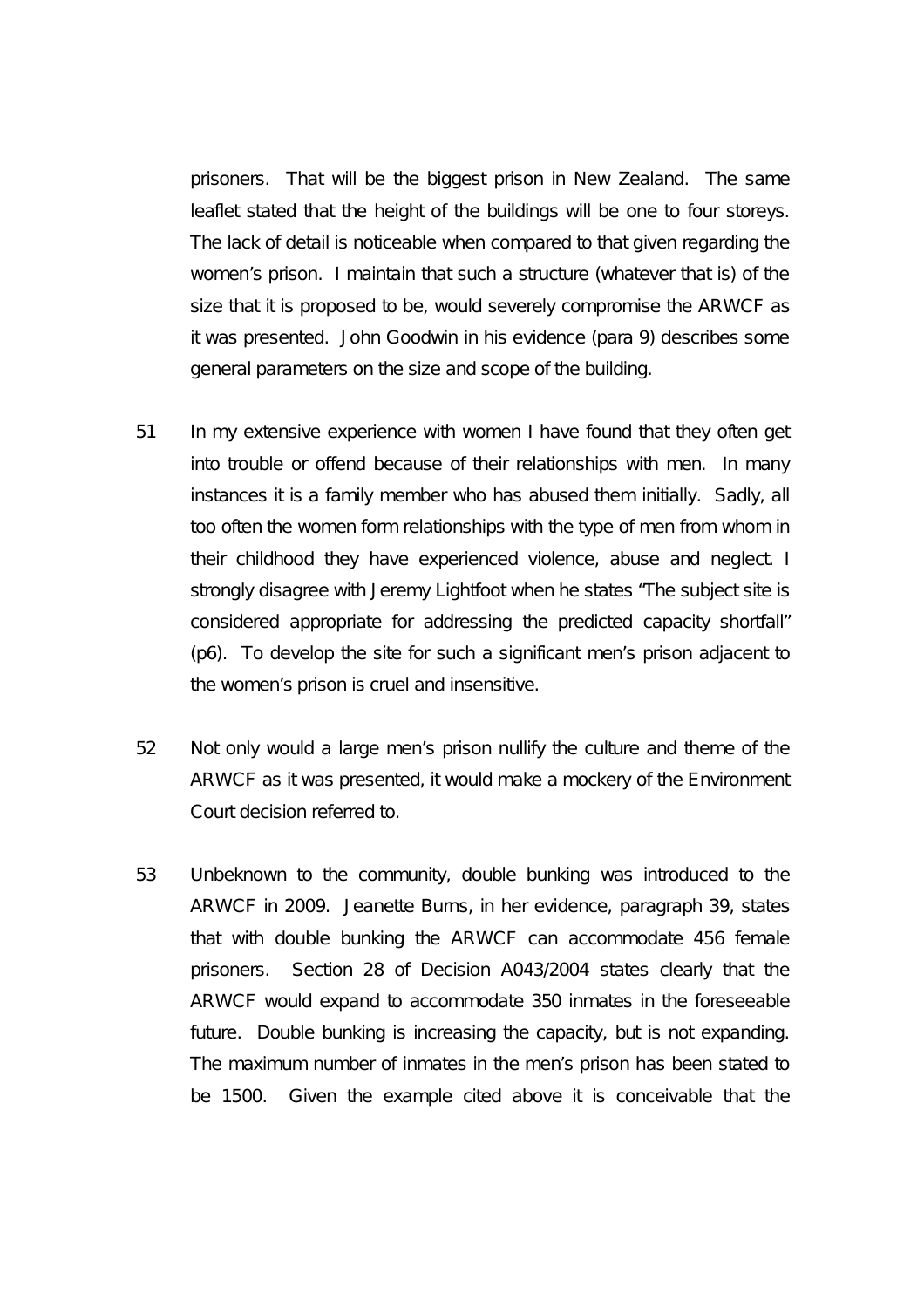capacity of a men's prison could be increased to 2000 by some method like double bunking.

54 In paragraph 39 of her evidence Jeanette Burns states that in the ARWCF security classifications range from minimum to high medium. When I visited the women's prison on 22 February 2011 the maximum security area was pointed out. The Department of Corrections appears to pay scant attention to Court decisions and to due processes to suit its own agenda.

# **THE SOCIAL IMPACT OF THE PROPOSED MEN'S PRISON**

- 55 This granting of the Notice of Requirement will have serious and lasting negative social impact, not only on the women inmates, but also the surrounding communities.
- 56 The impact of the proposed men's prison on the ARWCF has not been assessed, either for the time during the building process or when the prison may have been built. In previous sections I have dealt with the most significant effect of a change in designation, that is, that the possibility of holistic rehabilitation and reintegration opportunities will be lost to the women inmates at the ARWCF.
- 57 The building of such an establishment (details as yet unspecified) would create adverse physical effects for the women, which would be very stressful. There would be a massive building erected at very close proximty. At various time and in varying ways the effects of construction would be noisy, perhaps dirty and generally unpleasant. Instead of looking out to an open green landscape, the women in the units close to the boundary especially, will have the view of the proposed 'envelope'. There will be little room for any future innovative developments, such as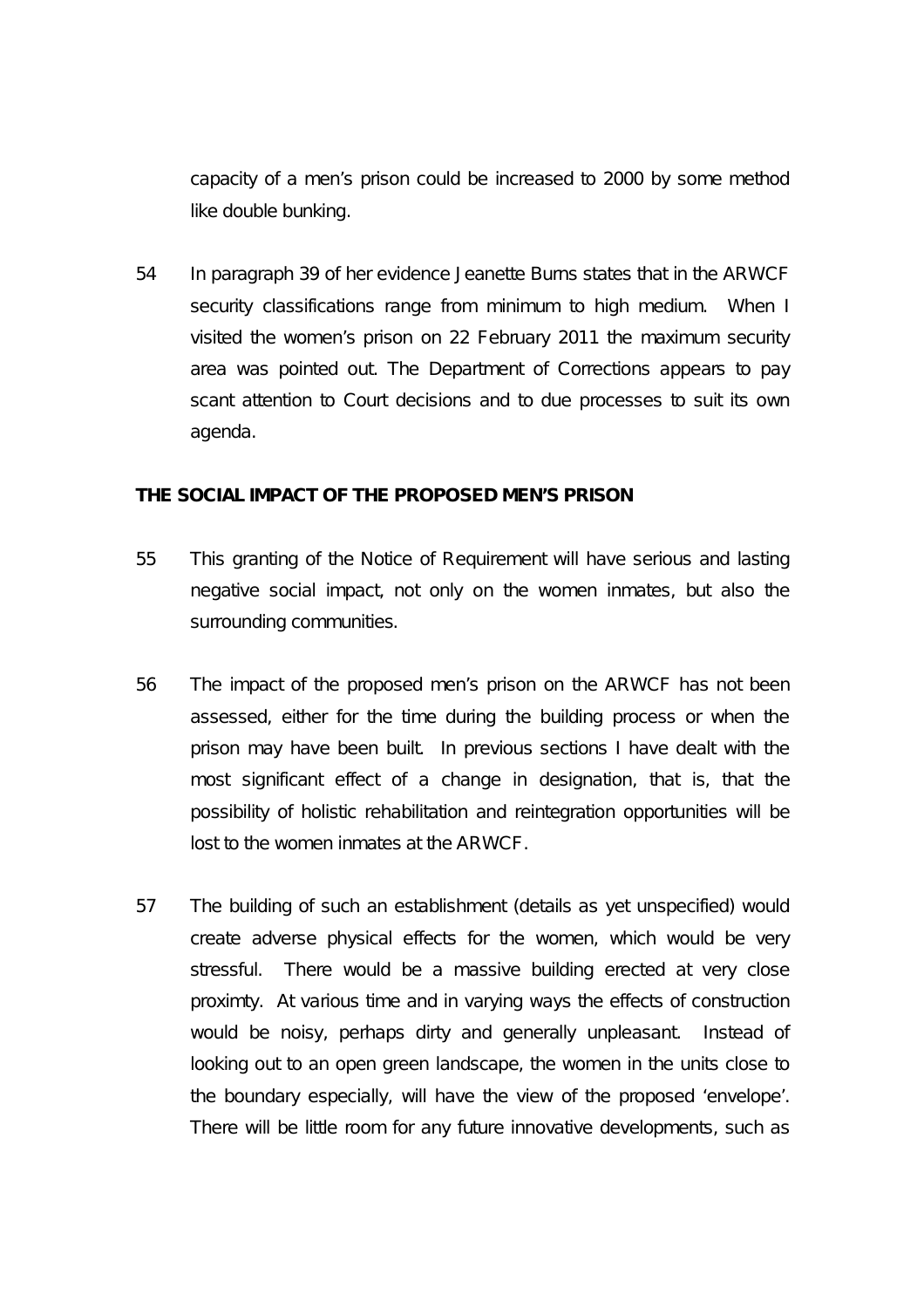self care units or some other facility 'outside the wire'. Jeanette Burns (para 11) maintains that *"Prison services operate within the wider department context where there is a commitment to improve public safety, expand and improve prisoner rehabilitation, ensure there is adequate prison capacity and utilize private partnerships within the private sector"* (p3)*.* It is easy to write the words, but apparently very much more difficult to put them into action.

- 58 I have previously mentioned the adverse effects that many women have experienced from men in their lives. It is insensitive to put a 1500 bed men's prison alongside the ARWCF, particularly when that land was cited as being necessary for the women's prison.
- 59 Prisons do not work as a means of preventing crime. I believe that if the ARWCF were expanded using the land that was designated for it, and perhaps using some more of the innovative techniques talked about, the women could be really helped. The people of Manurewa and its many local communities need their women and their mothers restored and rehabilitated, back in the community with their children. What is needed are programmes that are resourced well enough and long enough to make a difference to the lives of prisoners, and their families and the communities they return to.
- 60 The proposed men's prison is often referred to as the Wiri Men's prison. The community in which I have lived and worked for 22 years also has the name Wiri. As pointed out by Dianne Buchan (p8) Wiri has a high socioeconomic deprivation index. However, this does not mean that families do not have the same hopes and aspirations for their families that exist in more privileged communities. Within the community I have met few families who do not want the best for their children. However, they do not always have the wherewithal to bring the best about. They experience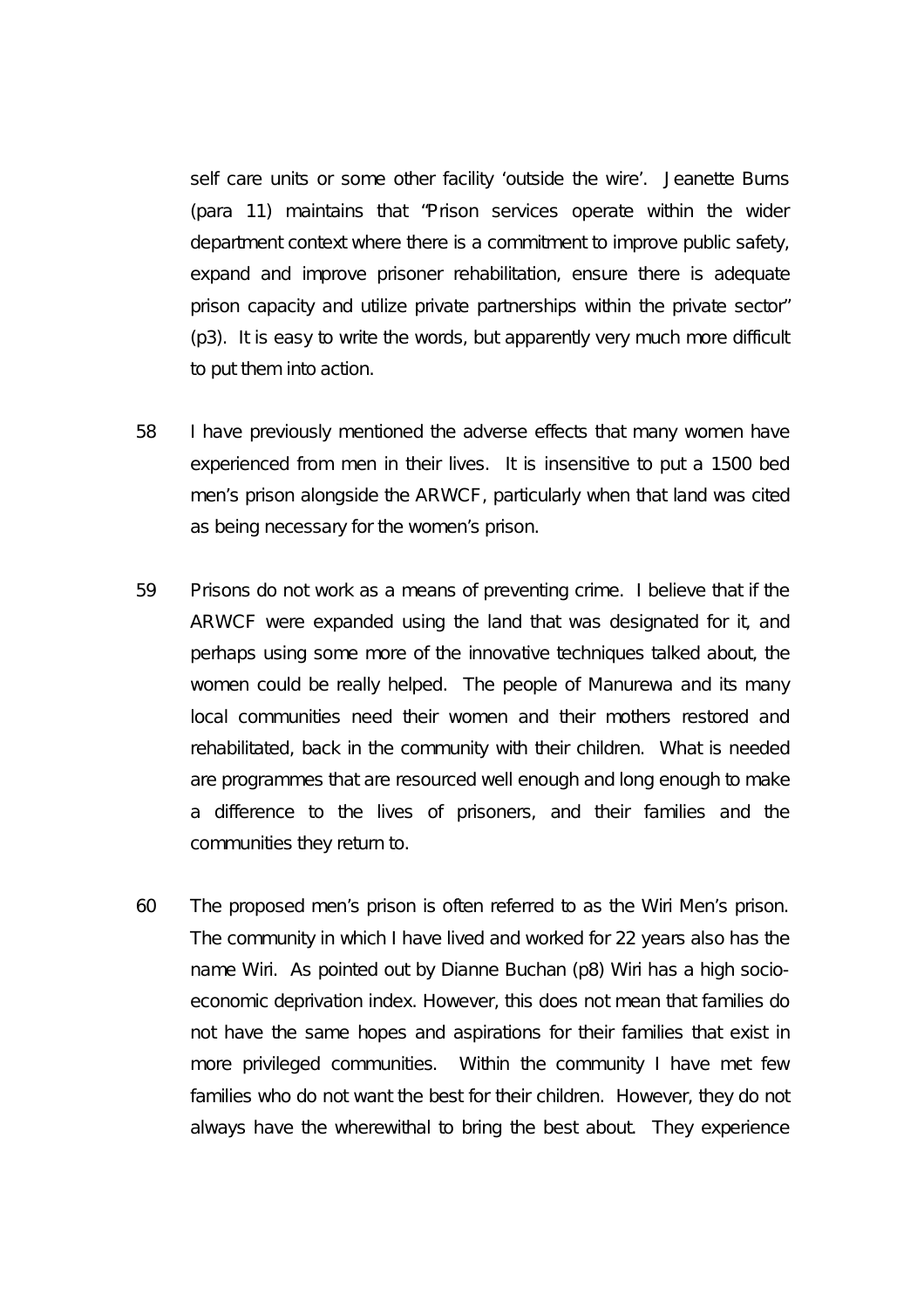many difficulties such as low levels of education, high unemployment, drug and alcohol abuse, family violence, lack of parenting skills. They have few resources and skills to deal with difficulties. Together with Sister Margaret Martin I have spoken with hundreds of the residents of Wiri. No one wants a 1500 bed men's prison. They need positive input – jobs, early childhood education facilities, drug and alcohol addiction progarmmes, houses, health facilities and programmes, access to transport, youth programmes to mention a few. The people need to be uplifted and their strengths and talents recognized, nurtured, affirmed and utilised. We need well trained, qualified and resourced professionals, and culturally appropriate workers who are also well trained and equipped.

- 61 Already social services are not coping. This community is already under resourced in the area of social services. It is all very well to monitor the effect of a men's prison on social services in the community after the prison has been built. The time to monitor social services in the community is surely before the prison is built. Much of the evidence presented by the Department of Corrections points out that the Department has the need to increase the capacity of its prisons. That does not mean that the proposed men's prison has to be built in Wiri. It may suit the needs of the Department of Corrections, but does not suit the needs of the community.
- 62 One dominant theme in several accounts of evidence is the goal of "keeping the community safe by maintaining safe and ordered prisons". Jeanette Burns and Rebekah Pokura-Ward both comment on how this has been achieved by the Department of Corrections by their preventing any escapes. What is not commented on at all or addressed in any way is the fact that prisoners do eventually 'escape' from their imprisonment. They are released back into our community.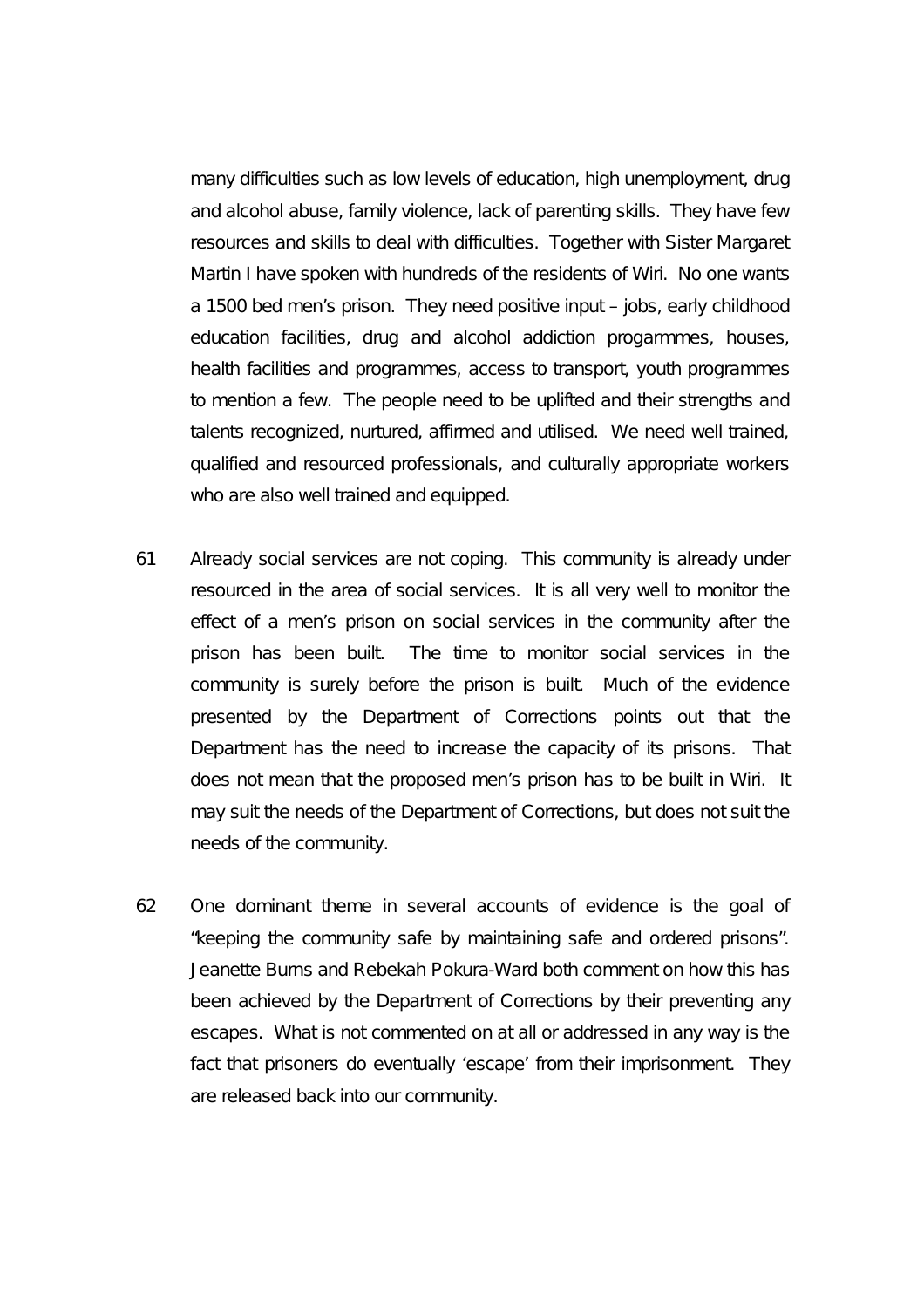- 63 Recidivism is an issue that is not actually spoken about in the evidence that has been presented by the Department of Corrections. It must be a concern however. Many submitters of evidence indicate that rehabilitation and reintegration services of the Department of Corrections need to improve. We have been told that the majority of the offenders will come from the region. It is a poor deprived area. Many of the offenders will come from dysfunctional situations with multiple needs. They will not escape. The will see the sentence through and they will return to their dysfunctional situations with more needs and more bad habits and associates. If they had not already been initiated into the gang culture there is every likelihood they will have by the time they are released. If they were they will be hardened. I have not seen any assessment of the impact on the families of an imprisoned parent.
- 64 In "Stalled A State of the Nation Report from The Salvation Army", it is reported that recidivism rates remain stubbornly high. Information readily available from Prison Fellowship New Zealand indicate the same reality. Every year a prisoner spends in prison increases the likelihood that the prisoner will re-offend. It appears that the evidence from the Department of Corrections recognizes this. For example, John Boles in his evidence (para 19) says, *"Corrections expects the private sector to introduce new methods that will reduce re-offending"* (p5). This is reiterated and expanded upon in paragraph 51. *"The successful operator will be required to deliver a number of specific outcomes, including provision of a safe and ordered prison, providing innovative rehabilitation and reintegration services that will result in a reduction in re-offending and meeting the needs of Maori, and providing Maori specific services"* (p19). I am not convinced that outcomes from the proposed men's prison will be any better. What are these innovative methods? Have they even been thought of yet? If not, how do we know that they exist. And if they do why does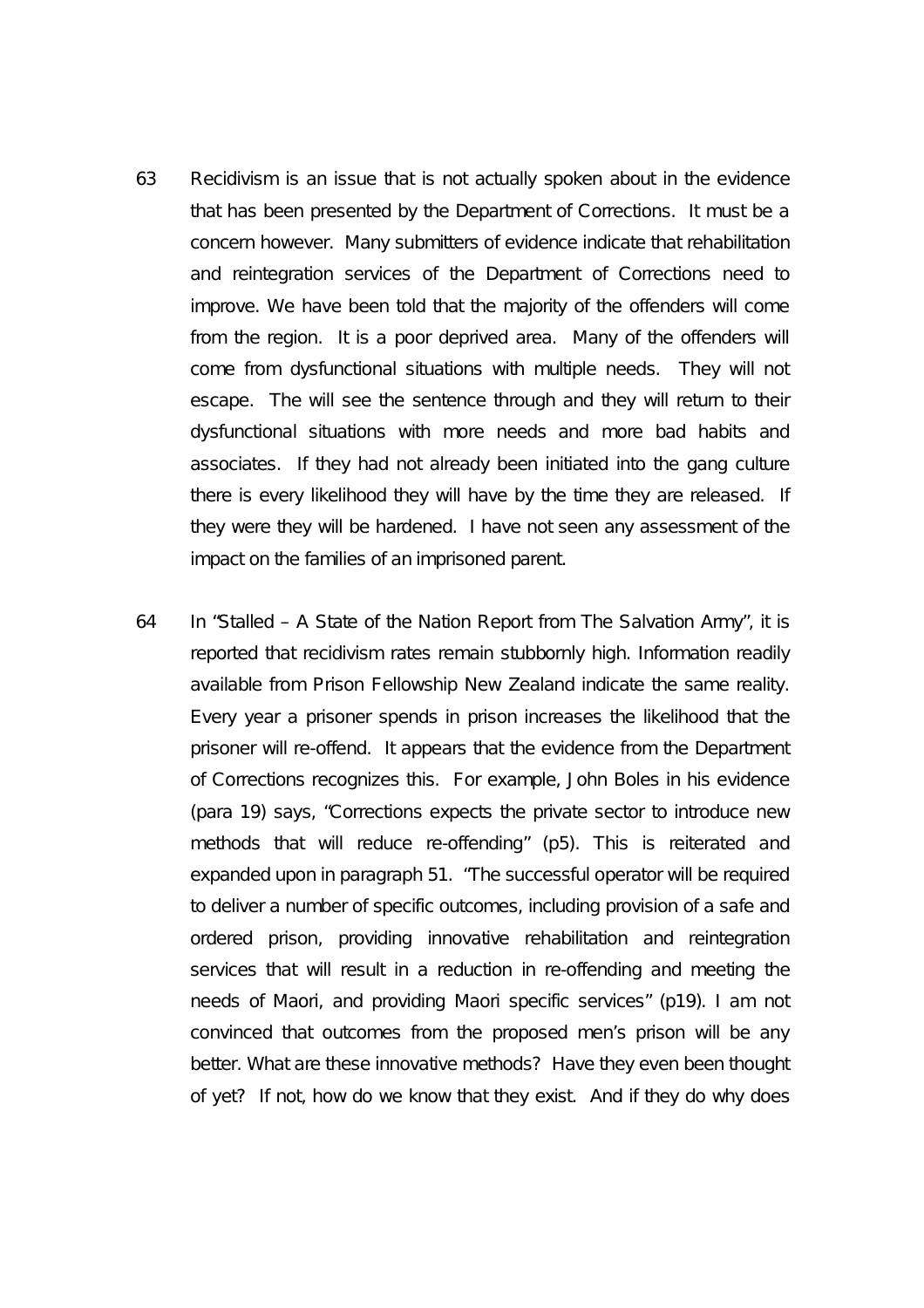the Department of Corrections not introduce them into their exiting prisons, the ARWCF, for example?

- 65 I have already written in the first part of my evidence about the unfulfilled vision of the Department of Corrections for the ARWCF. Again, it is easy to write the words. Making them a reality is so much more difficult. The community has been stung once.
- 66 In asking to alter Designation 288 the Department of Corrections is asking for a great deal. The design and structure are yet to be finalised in agreement with the successful tenderer. So is the modus operandi of the proposed prison. I have visited the prison at Springhill. Jeanette Burns (para 33) says, *"SHCF opened in 2007 and was the final and largest of the*  four new facilities built as part of the Regional Prisons Development *Project. SHCF has been purpose built to meet the rehabilitative needs of prisoners and accommodates prisoners with low to high-medium security classifications"* (p7-8). It was certainly presented as a flagship prison when I visited, and I was impressed with many aspects of the prison. It has a capacity of 1018 prisoners. It is situated in a rural setting and occupies an area of 215 hectres. I question the adequacy of the 47 hectares in question to provide a prison for 1500 men, that will be able to achieve all that is promised.
- 67 I also question why the successful consortium was not chosen before the site was chosen and has not been involved in the choice of site. Will the innovative methods be able to be squeezed into a prison built on the land available? Will the operator be able to develop a design that provides the best possible layout to deliver effective custodial and rehabilitation services as is being promised the Department of Corrections.